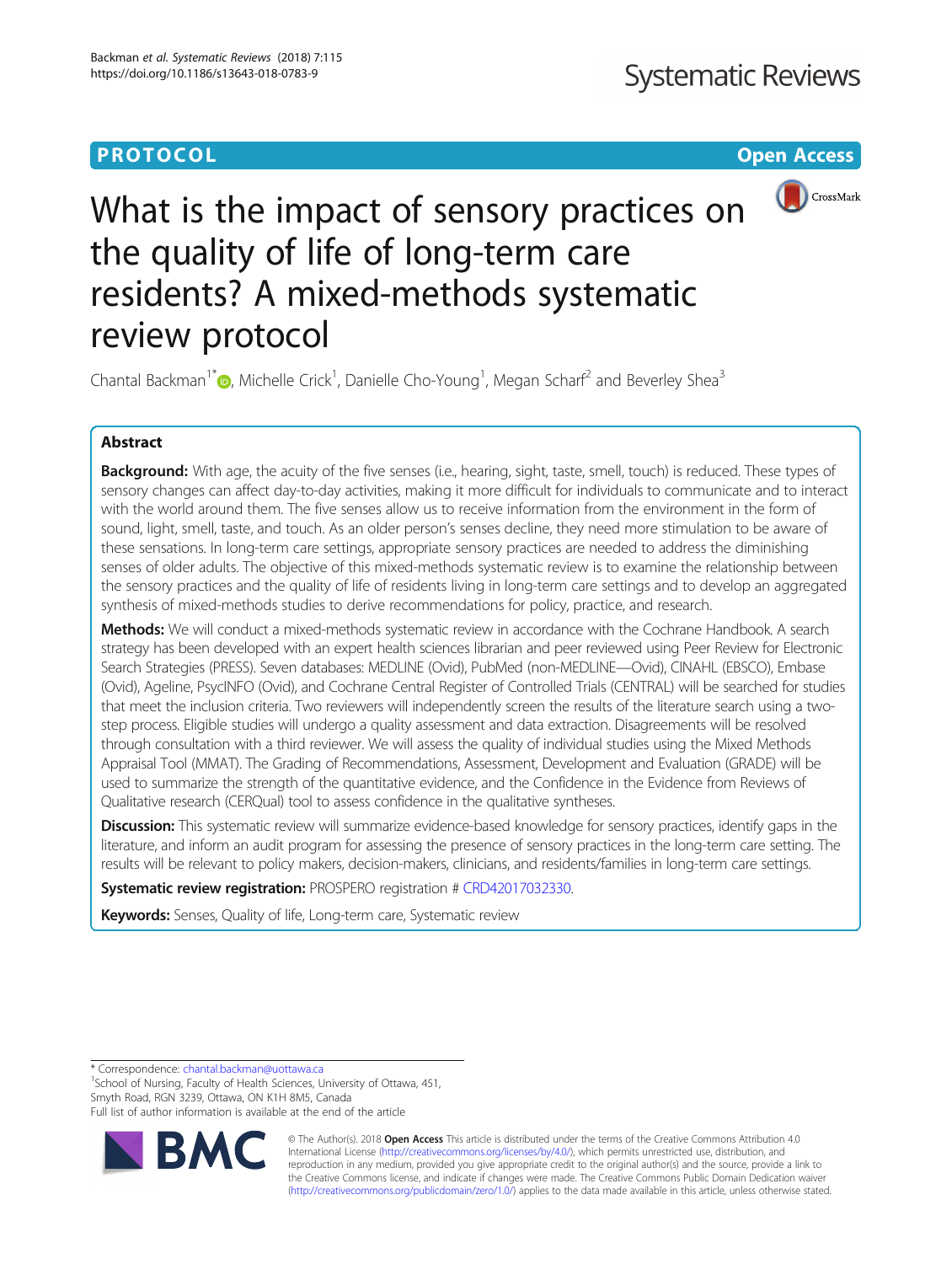# Background

The five senses, including hearing, sight, taste, smell, and touch are reduced in older adults [\[1](#page-4-0), [2\]](#page-4-0). Approximately 25–40% of individuals suffer from noticeable hearing loss after the age of 65, which increases to 80% after the age of 80  $\left[1, 3, 4\right]$  $\left[1, 3, 4\right]$  $\left[1, 3, 4\right]$  $\left[1, 3, 4\right]$  $\left[1, 3, 4\right]$ . In addition, older adults may have increased difficulty distinguishing between certain colors and require more contrast between light and dark colors [[1,](#page-4-0) [5\]](#page-4-0). A decline in taste buds typically occurs after the age of 40 in women and 50 in men  $[1, 6]$  $[1, 6]$  $[1, 6]$  $[1, 6]$  $[1, 6]$ . A diminishing sense of smell has more commonly been shown in adults over the age of 70 [[7\]](#page-4-0), which may lead to decreased interest in food and weight loss [[1](#page-4-0)]. Impairment in smell also increases the safety risk for older adults since they may not be able to detect hazards (e.g., fires, gas leaks, etc.) [[1\]](#page-4-0). Lastly, tactile changes such as decreased sensitivity to temperature and vibration may lead to increased injury (e.g., burns) due to slower reaction times to pain [[1,](#page-4-0) [8\]](#page-4-0).

Previous literature has commonly associated sensory decline with decreased quality of life and cognitive decline in older adults  $[9-18]$  $[9-18]$  $[9-18]$  $[9-18]$ . For instance, studies have shown that impairment in smell independently predicts all-cause 5-year mortality [[10](#page-5-0), [11\]](#page-5-0) and taste deficits have been associated with nutritional compromise [[17\]](#page-5-0). In addition, impairment in vision has been associated with depression [\[13](#page-5-0), [14](#page-5-0)] whereas a slower gait speed has been correlated with hearing loss [\[15](#page-5-0)]. Moreover, tactile changes have been associated with a decreased nerve conduction velocity [[18\]](#page-5-0) and cognitive decline [[19\]](#page-5-0).

Furthermore, studies have investigated methods of modifying the physical environment to create a more enriching sensory environment for older adults living in long-term care settings. Such interventions included the following: adequate lighting [\[20\]](#page-5-0), appropriate environmental temperatures [[21](#page-5-0)], removal of unpleasant noises  $[22]$  $[22]$ , presence of pleasant sounds (music)  $[23]$  $[23]$ , and installation of multisensory environments including sensory gardens or Snoezelen rooms [[24\]](#page-5-0). Other studies have focused on sensory interventions such as physical contact [[25](#page-5-0)–[28](#page-5-0)], animal therapy [[29\]](#page-5-0), aromatherapy and essential oils [\[30](#page-5-0), [31\]](#page-5-0), and nutrition [[32](#page-5-0)–[38](#page-5-0)].

A systematic review (SR) found several studies that focused on the physiological and psychological effects of health care environments [[22](#page-5-0)]. These studies were conducted in a wide array of health care settings and patient populations (e.g., postoperative patients, patients waiting dental treatment, cardiac intensive care unit patients). There are also many studies that focus on the effect of long-term care environments for individuals with dementia [[24,](#page-5-0) [39](#page-5-0)–[42](#page-5-0)]. Despite the emerging research on the decline of the senses in older adults and the extensive research on quality of life, there is a paucity of literature that focuses on the relationship between sensory

practices and the quality of life of residents in long-term care settings. Furthermore, no reviews to date have critically analyzed the impact of interventions related to the senses on the quality of life of older adults living in long-term care.

The objective of this review is to examine the relationship between the sensory practices and the quality of life of residents living in long-term care settings. To achieve this objective, we will conduct a mixed-methods SR in order to accommodate the different types of available studies in this area. These studies will include quantitative, qualitative, and mixed-methods designs. This review aims to address the following research question: What is the relationship between sensory practices and the quality of life of older residents living in long-term care settings?

# Methods

To develop this protocol, we used the Preferred Reporting Items for Systematic Review and Meta-Analysis Protocols (PRISMA-P) statement [[43\]](#page-5-0) (Additional file [1](#page-4-0): PRISMA-P checklist). This protocol has been registered in the International Prospective Register of Systematic Reviews (PROSPERO). The study protocol registration number is: CRD42017032330.

We will use the Cochrane Handbook's guidelines [[44](#page-5-0)] and adhere to the Preferred Reporting Items for Systematic reviews and Meta-Analyses (PRISMA) standardized reporting format [\[45](#page-5-0)].

# Study eligibility criteria

We will evaluate qualitative, quantitative, and mixed-methods studies. The quantitative component of this review will explore the relationship between sensory practices and the quality of life of residents living in long-term care. The qualitative component will explore the views, perceptions, and beliefs of residents in relation to the impact of sensory practices on their own quality of life. To identify relevant studies, specific inclusion and exclusion criteria have been identified using the Population, Interventions, Comparators, Outcomes, and Study designs (PICOS): Population: This review will consider studies conducted with older adult residents living in long-term care settings. We will adapt the definition of "older person" depending upon the settings where the studies are conducted. For example, the World Health Organization's definition for "older people" in Africa is 60 years of age or older  $[46]$  $[46]$ . There is a wide array of definitions for long-term care settings, with different living options and support needs for older adults [[47\]](#page-5-0). The term "long-term care setting" is often used interchangeably with residential care facilities, assisted living, supportive housing, nursing homes, and/or long-term care homes. For the purposes of this systematic review, we will include all types of long-term care settings [\[47](#page-5-0)].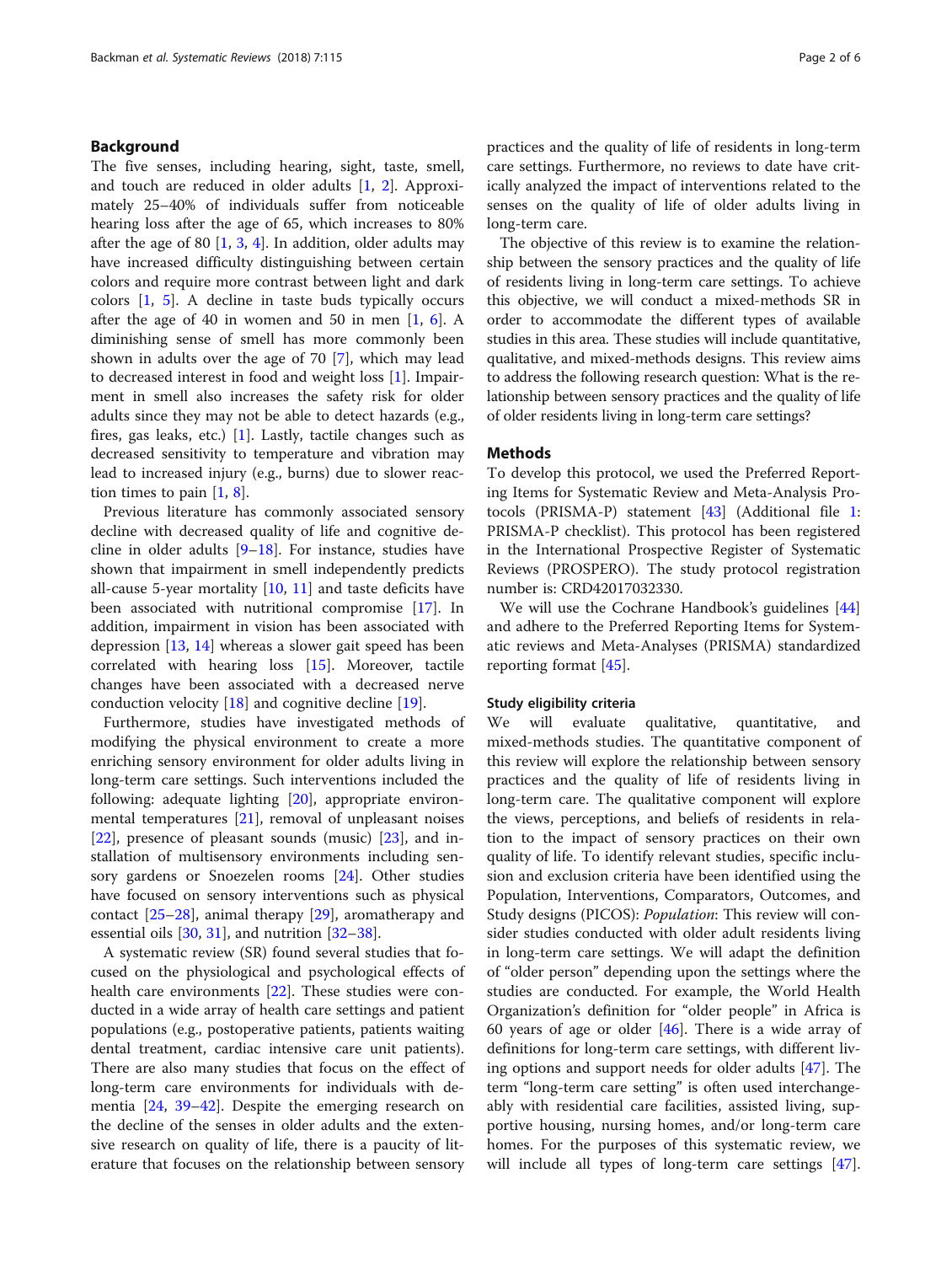Interventions: This review will consider studies that evaluate sensory practices. These practices are defined as any practices implemented by a long-term care organization that focus on any of the five senses. Examples of such practices include but are not limited to auditory stimulation (used to enhance mood, promote relaxation, and cognition), fidget blankets (used to reduce the use of medication in agitation, particularly in older people with dementia), and modification of the physical layout of the environment (allowing residents to see and smell food as it is being prepared). Comparators: Studies will be eligible for inclusion whether or not they include comparison groups. Outcomes: For quantitative studies, our primary outcome is health-related quality of life (HRQOL) (e.g., Short-Form 36-item Health Survey). Secondary outcomes include resident and caregiver satisfaction/experience [[48\]](#page-5-0) (e.g., impact on mood, relaxation). For qualitative studies, we are looking for qualitative descriptions or themes related to the experiences of residents and/or their caregivers. Study designs: We will include a range of study designs including randomized and non-randomized studies, controlled before and after studies, historically controlled studies, retrospective or prospective cohort studies, mixed-methods studies, and qualitative studies (such as descriptive, ethnographic, narrative, case studies, and phenomenology).

# Data sources and search strategy

An expert health sciences librarian (LS) from the University of Ottawa worked with the research team to develop the search strategy. Table 1 outlines the MEDLINE (Ovid) search strategy. Prior to the execution of the search, a second health sciences librarian peer reviewed the search strategy using the Peer Review for Electronic Search Strategies (PRESS) [\[49\]](#page-5-0). Databases to be searched will include but are not limited to MEDLINE (Ovid), PubMed (non-MEDLINE—Ovid), CINAHL (EBSCO), Embase (Ovid), Ageline, PsycINFO (Ovid), and Cochrane Central Register of Controlled Trials (CEN-TRAL). Our preliminary database search retrieved a total of 4166 articles. Reference lists of included articles will also be hand-searched. The search will be undertaken by June 2018 and include all studies published until that date. We will also conduct a search of gray literature that relates to sensory practices. Sources of gray literature will include design manuals, policies and procedures, regulations, best practice standards, and guidelines of long-term care facilities. We will also look for resources available from government websites, long-term care facilities, products and services, and accreditation bodies. For other forms of gray literature, we will consider are new articles, dissertations, sensory guidebooks, and working papers.

# Table 1 MEDLINE search strategy (as of July 2, 2017)

- 1 Assisted Living Facility/ (1179)
- 2 (assist\* adj3 living facilit\*).tw. (610)
- 3 exp. Residential Facilities/ (48568)
- 4 exp. Homes for the Aged/ (12749)
- 5 exp. Nursing Homes/ (36140)
- 6 exp. Group Homes/ (934)
- 7 (group adj2 home\*).tw. (2176)
- 8 (extended care adj2 facilit\*).tw. (435)
- 9 (long-term care adj2 facilit\*).tw. (4889)
- 10 (care adj2 (home\* or facilit\*)).tw. (45255)
- 11 (rest adj2 home\*).tw. (289)
- 12 (residential adj2 (home\* or care or facilit\*)).tw. (5412)
- 13 (geriatric adj2 (home\* or unit\* or facilit\* or institution\*)).tw. (2137)
- 14 (nursing adj2 (home\*1 or unit\*1 or center\*1 or centre\*1)).tw. (30978)
- 15 or/1-14 (102422)
- 16 sensation\*.tw. (37809)
- 17 organoleptic\*.tw. (2352)
- 18 hearing.tw. (84736)
- 19 audition.tw. (1378)
- 20 smell.tw. (5995)
- 21 (scent\* or odo?r\*).tw. (28630)
- 22 olfaction.tw. (4470)
- 23 taste\*.tw. (25823)
- 24 gustation\*.tw. (323)
- 25 touch.tw. (18195)
- 26 taction\*.tw. (13)
- 27 (tactile adj2 sense\*).tw. (200)
- 28 Sensation/ (14880)
- 29 sight.tw. (10205)
- 30 Hearing/ or Vision, Ocular/ or Smell/ or Taste/ or Touch/ (85038)
- 31 Sound/ or Noise/ or Lighting/ (41955)
- 32 or/16-31 (301767)
- 33 15 and 32 (1024)

# Study screening and selection

Following the search, all identified citations will be collated and uploaded to Covidence (an online SR software application) [[50\]](#page-5-0) where duplicates will be deleted. We will use a two-step process to screen the results of the literature search as follows: (1) title and abstract screening for inclusion (level 1) and (2) full-text screening for inclusion (level 2). Level 1 and level 2 screening will be performed independently by two reviewers (MC, DC). A third reviewer (CB) will be consulted in the case of inclusion and exclusion conflicts. Full-text studies that do not meet the inclusion criteria will be excluded and reasons for exclusion will be documented. For non-English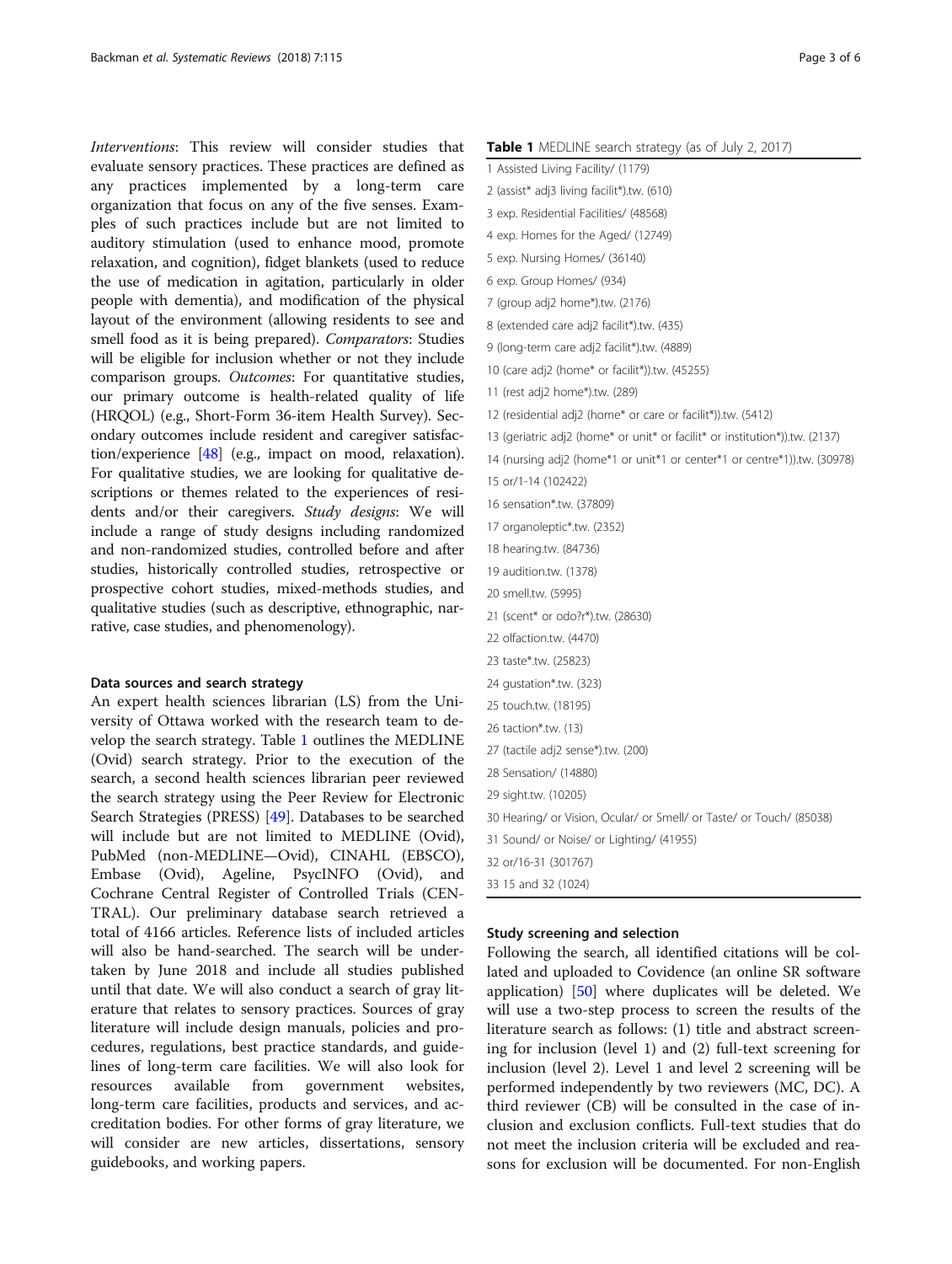articles, we will attempt to find an English translation. For French articles, CB will conduct the abstract and full-text screening to determine inclusion eligibility. Search results will be summarized in a PRISMA study flow diagram [\[45](#page-5-0)].

# Risk of bias and quality assessment

All included (quantitative, qualitative, and mixed methods) studies will be critically appraised for methodological quality using the Mixed Methods Appraisal Tool (MMAT) [[51](#page-5-0), [52\]](#page-5-0). The MMAT provides comprehensive guidelines and simplicity for summarizing overall quality across a range of study designs (e.g., quantitative, qualitative or mixed methods). Each study will be assigned an overall quality score, using asterisks representing the quality appraisal of each study. For qualitative and quantitative studies, there are four specific criteria and the scores will vary from 25% (\*) when one criterion is met to 100% (\*\*\*\*) when all four criteria are met [\[51](#page-5-0)]. For mixed-methods studies, there are three criteria, and the scores vary from 50% (\*\*) when one criterion is met to 100% (\*\*\*\*) when all three criteria are met [[51](#page-5-0)]. Concomitant appraisal of qualitative and quantitative aspects of each mixed-methods study is required in the MMAT tool, with the overall score not exceeding the lowest component score [\[51\]](#page-5-0). Two reviewers (MC, DC) will independently assess the quality of studies, and disagreement will be resolved through consensus, and discussion with a third reviewer (CB). We will construct a risk of bias table to present the results. We will also conduct a sensitivity analysis where the studies perceived to be of lower quality (lower MMAT scores) will be compared with higher quality (higher MMAT score) [[51\]](#page-5-0). Studies will not be excluded on quality grounds, but lower quality studies will be reviewed to see if they alter the outcome of the synthesis.

# Data extraction

Two reviewers (DC, MS) will independently extract the data from each included study using a standardized data abstraction form. The data extraction form will be piloted on the first ten studies and necessary revisions will be made accordingly. Data from each included study will include the following: study characteristics (year of publication, authors, country of study), study objectives, study design, target population, sample size, description of the practice, outcome measures (if available or applicable), and study results. The data extraction tool will be adapted as needed, based on the nature of the included studies. Any disagreements that arise between the reviewers will be resolved through discussion or with a third reviewer (CB). Authors of the studies will be contacted to request missing or additional data where required and will be given 30 days to respond.

# Data synthesis

The quantitative and the qualitative extracted data will be analyzed separately using different synthesis methods. The data extracted from the eligible studies will be grouped and analyzed by study design (e.g., quantitative, qualitative, mixed methods). Data will be aggregated and analyzed according to each of the senses (e.g., hearing, sight, taste, touch, smell). Studies that include more than one sense will be aggregated and analyzed separately.

#### Stage 1 data synthesis of the quantitative evidence

Statistical analysis will be performed using RevMan5 [[53\]](#page-5-0). Appropriate measures of treatment effect will be determined based on the type of data collected in the included studies. We will analyze categorical data using odds ratio (OR) and risk ratio (RR). Continuous data will be analyzed from means and standard deviations wherever possible. When means and standard deviations are not reported, we will use other available data (for example, confidence intervals,  $t$  values,  $P$  values) and appropriate methods described in the Cochrane Handbook for Systematic Reviews of Interventions [\[44\]](#page-5-0) to calculate the means and standard deviations. Heterogeneity will be assessed statistically using the standard chi-squared and I-squared tests. Subgroup analyses (e.g., residents with dementia) will be conducted where there is sufficient data to investigate.

# Stage 2 data synthesis of the qualitative/mixed-methods evidence

We will conduct a thematic synthesis informed by the "framework" analysis approach to analyze and synthesize the data [[54\]](#page-5-0). The five stages of analysis include the following: (1) becoming familiar with the content of the data, (2) identifying a thematic framework (key issues, concepts and themes), (3) systematically applying the thematic framework to the data, (4) rearranging the data according to the appropriate thematic reference, and (5) identifying the key characteristics of the data. The text of each study will be indexed, by at least two reviewers (MC, DC), using the codes relating to the themes and sub-themes of the thematic framework. The emerging themes and concepts will be transferred to analysis tables, so that the columns and rows of the table reflect the studies and sub-themes. The table will enable the team to compare the results obtained in different studies across different themes and sub-themes and to compare the findings of different studies for each theme. A qualitative review across the studies will allow us to not only examine what designs are successful but also evaluate what it is about different practices that may work and under what circumstances [\[55](#page-5-0)].

Both syntheses performed will not be combined but they will be presented separately. The results of the syntheses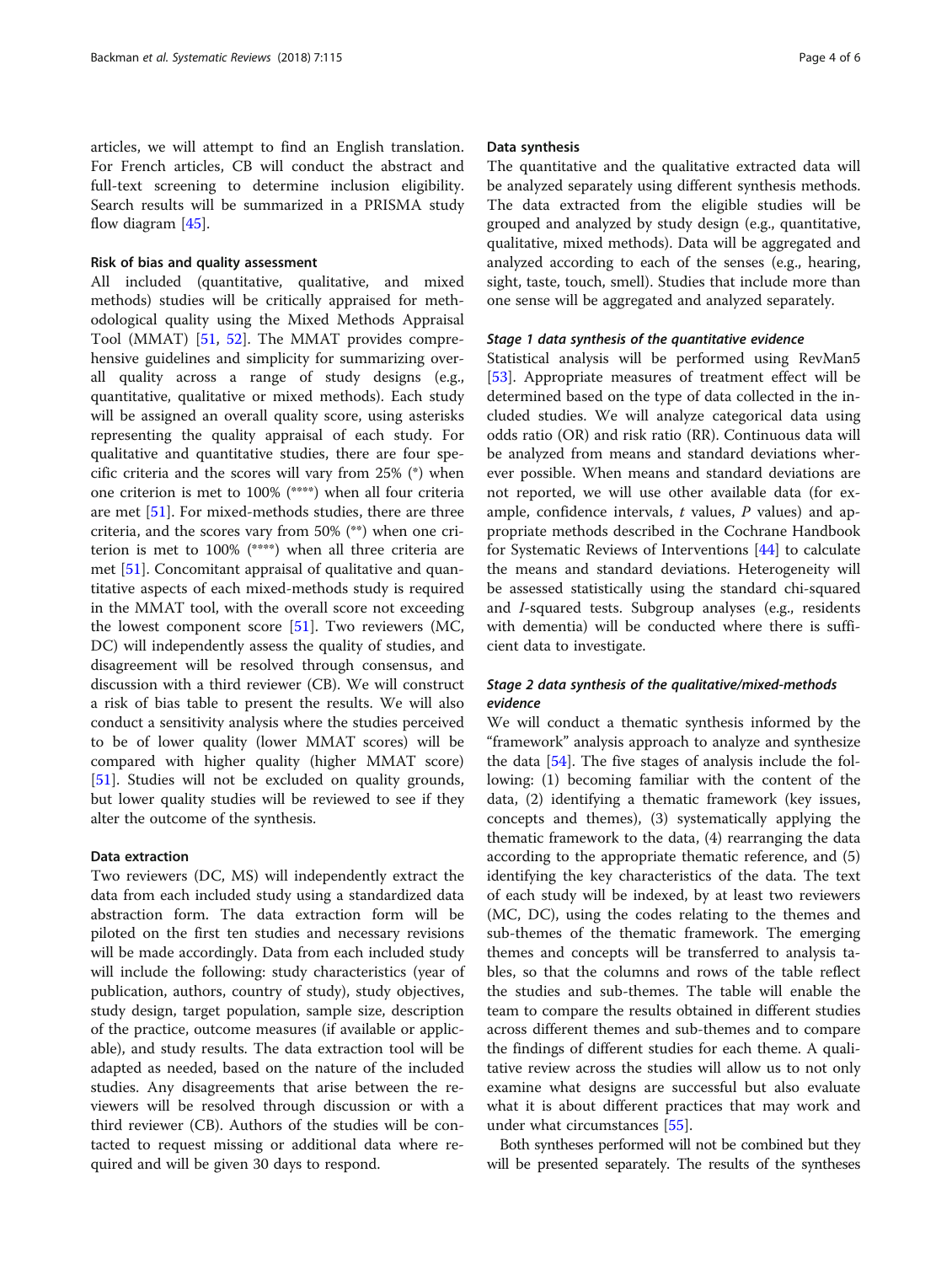<span id="page-4-0"></span>will be interpreted and the recommendations will take account of all the quantitative and qualitative findings.

#### Assessing overall confidence in the evidence

We will use the Grading of Recommendations, Assessment, Development and Evaluation (GRADE) approach to assess the confidence in the evidence of the quantitative syntheses [\[56](#page-5-0)–[58\]](#page-5-0). We will present our GRADE assessments in a summary of findings table. The summary of findings table will present the following information where appropriate: ranking of the quality of the evidence based on study limitations (risk of bias), indirectness, inconsistency, imprecision, and publication bias.

We will use the Confidence in the Evidence from Reviews of Qualitative research (CERQual) tool to assess confidence in the qualitative syntheses [\[59\]](#page-5-0). Specifically, we will assess four components: (1) methodological limitations of included studies, (2) relevance of contributing studies to the research question, (3) coherence of study findings, and (4) adequacy of the data supporting the study findings. Two reviewers (MC, DC) will independently assess each component. We will rate overall assessment of confidence as high, moderate, low, or very low and provide rationale for the rating. We will assign high confidence if it is "highly likely," moderate confidence if it is "likely," low confidence if it is "possible," and very low confidence if it is "not clear" that the review finding is a reasonable representation of the topic [\[59](#page-5-0)]. We will present our CERQual findings in a CERQual Qualitative Evidence Profile [[59](#page-5-0)].

# **Discussion**

Understanding sensory practices in long-term care settings remains a relatively new research topic, and there is a paucity of literature that investigates all five senses. This SR will summarize the sensory practices used in organizations, determine the gaps in the existing literature, disseminate research findings, and make recommendations for future research priorities. We will also use our SR findings (i.e., tabulated data, quality of evidence, and confidence in the evidence) to inform the content development of an audit tool for long-term care organizations to use in assessing their sensory environment. These results will be relevant for policy makers, decision-makers, clinicians, and residents/families in long-term care settings.

# Additional file

[Additional file 1:](https://doi.org/10.1186/s13643-018-0783-9) PRISMA-P checklist (DOCX 40 kb)

#### Abbreviations

CERQual: Confidence in the Evidence from Reviews of Qualitative research; GRADE: Grading of Recommendations, Assessment, Development and Evaluation; MMAT: Mixed Methods Appraisal Tool; PICOS: Population, Interventions, Comparators, Outcomes, and Study designs; PRESS: Peer

Review for Electronic Search Strategies; PRISMA: Preferred Reporting Items for Systematic reviews and Meta-Analyses; PRISMA-P: Preferred Reporting Items for Systematic Review and Meta-analysis Protocols; PROSPERO: International Prospective Register of Systematic Reviews; SR: Systematic review

#### Acknowledgements

We would like to thank Lindsey Sikora (LS) for developing the search strategy and her guidance in conducting a systematic review.

#### Funding

This study is supported by Sodexo Quality of Life Services to the University of Ottawa LIFE Research Institute.

#### Availability of data and materials

All data generated or analyzed during this study will be available in another published article.

#### Authors' contributions

CB developed the protocol and drafted the manuscript. All authors critically appraised and edited the manuscript. MC, DCY, and MS helped with the screening, quality assessments, and data extraction under the supervision of CB. BS helped with the data analysis. All authors read and approved the final manuscript. CB is the guarantor of the review.

# Ethics approval and consent to participate

Not applicable

#### Consent for publication

Not applicable

#### Competing interests

The authors declare that they have no competing interests.

#### Publisher's Note

Springer Nature remains neutral with regard to jurisdictional claims in published maps and institutional affiliations.

#### Author details

<sup>1</sup>School of Nursing, Faculty of Health Sciences, University of Ottawa, 451, Smyth Road, RGN 3239, Ottawa, ON K1H 8M5, Canada. <sup>2</sup>School of Nursing Faculty of Health Sciences, University of Ottawa, 451, Smyth Road, Ottawa, ON K1J 8M5, Canada. <sup>3</sup>School of Epidemiology and Public Health, University of Ottawa, 501, Smyth Road, Ottawa, ON K1H 8L6, Canada.

# Received: 4 September 2017 Accepted: 19 July 2018 Published online: 04 August 2018

#### References

- 1. Novak M. Aging and society: a Canadian perspective. Books by SJSU Authors. Book 91, 2013. [http://scholarworks.sjsu.edu/faculty\\_books/91.](http://scholarworks.sjsu.edu/faculty_books/91)
- 2. Pohl PS, Dunn W, Brown C. The role of sensory processing in the everyday lives of older adults. OTJR. 2003;23(3):99–106.
- 3. Goman AM, Lin FR. Prevalence of hearing loss by severity in the United States. Am J Public Health. 2016 Oct;106(10):1820–2.
- 4. World Health Organization. Prevention of blindness and deafness: estimates; 2012. Retrieved October 28. p. 2016.
- 5. Jackson GR, Owsley C, McGwin G. Aging and dark adaptation. Vis Res. 1999; 39(23):3975–82.
- 6. Mojet J, Christ-Hazelhof E, Heidema J. Taste perception with age: generic or specific losses in threshold sensitivity to the five basic tastes? Chem Senses. 2001;26(7):845–60.
- 7. Schubert CR, Cruickshanks KJ, Klein BE, Klein R, Nondahl DM. Olfactory impairment in older adults: five-year incidence and risk factors. Laryngoscope. 2011;121(4):873–8.
- 8. Stevens JC, Alvarez-Reeves M, Dipietro L, Mack GW, Green BG. Decline of tactile acuity in aging: a study of body site, blood flow, and lifetime habits of smoking and physical activity. Somatosens Mot Res. 2003;20(3–4):271–9.
- 9. Fischer ME, Cruickshanks KJ, Klein BE, Klein R, Schubert CR, Wiley TL. Multiple sensory impairment and quality of life. Ophthalmic Epidemiol. 2009;16(6):346–53.